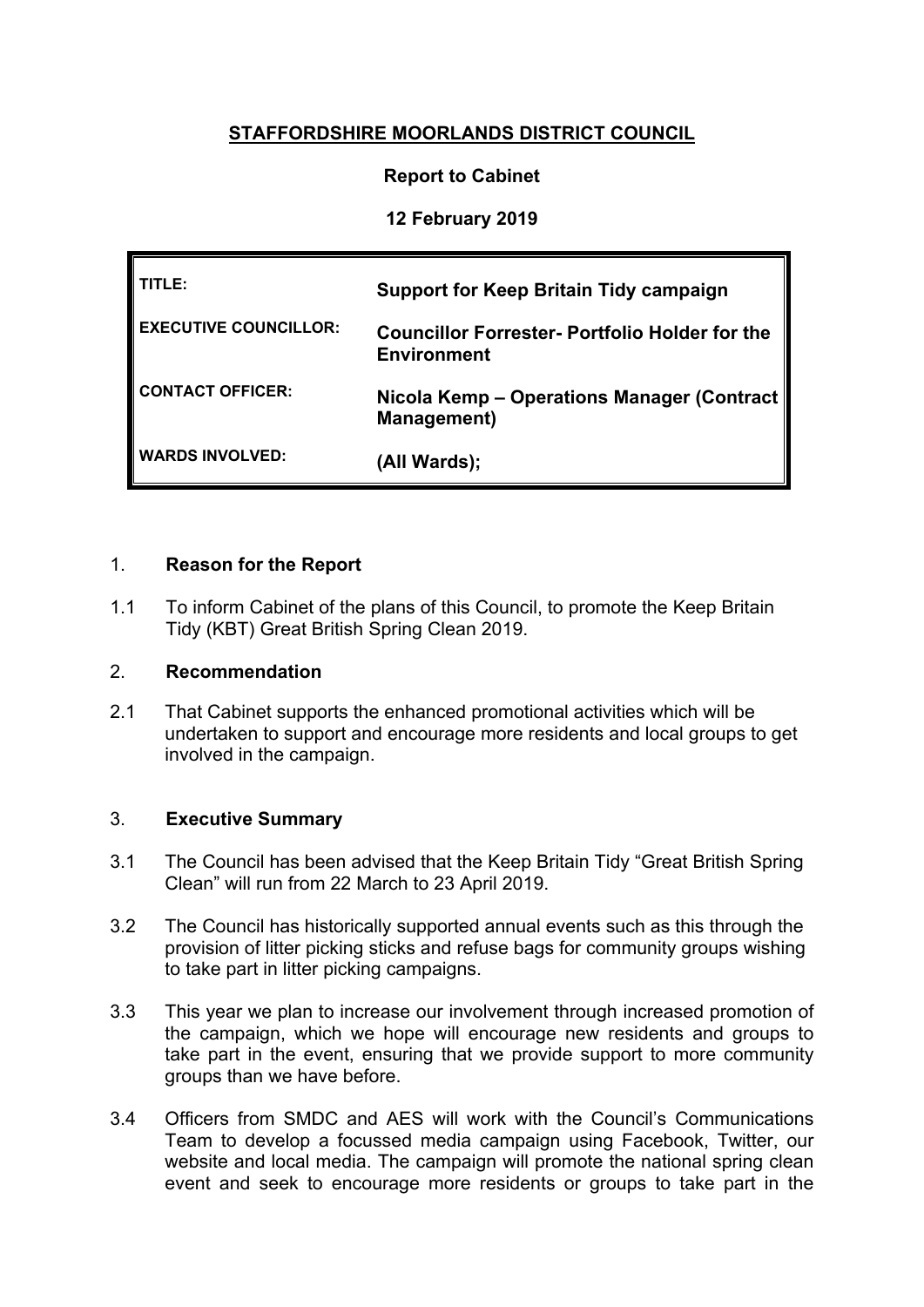scheme, thus supporting our Corporate Plan aim to create a safer and healthier environment for our residents to live and work in.

3.6 The cost of this more concentrated campaign has been calculated at approximately £1200.

### 4. **How this report links to Corporate Priorities**

- 4.1 Supporting the Great British Spring Clean links to the following Corporate Priorities;
	- To help create a safer and healthier environment for our residents to live and work in, and
	- To protect and improve the environment.

#### 5. **Alternative Options**

- 5.1 Cabinet has two options:
	- 1. To support the proposal of increased communication to encourage more residents and groups to take part in the Great British Spring Clean (**Recommended**)
	- 2. To not support for the proposal of increased communication to encourage more community groups to take part in the Great British Spring Clean (Not recommended)

### Andrew Stokes **Executive Director (Transformation) and Chief Finance Officer**

**Web Links and Background Papers Location Contact details**

Nicola Kemp Operations Manager (Contract Management) nkemp@highpeak.gov.uk

[https://www.keepbritaintid](https://www.keepbritaintidy.org/get-involved/support-our-campaigns/great-british-spring-clean) [y.org/get](https://www.keepbritaintidy.org/get-involved/support-our-campaigns/great-british-spring-clean)[involved/support-our](https://www.keepbritaintidy.org/get-involved/support-our-campaigns/great-british-spring-clean)[campaigns/great-british](https://www.keepbritaintidy.org/get-involved/support-our-campaigns/great-british-spring-clean)[spring-clean](https://www.keepbritaintidy.org/get-involved/support-our-campaigns/great-british-spring-clean)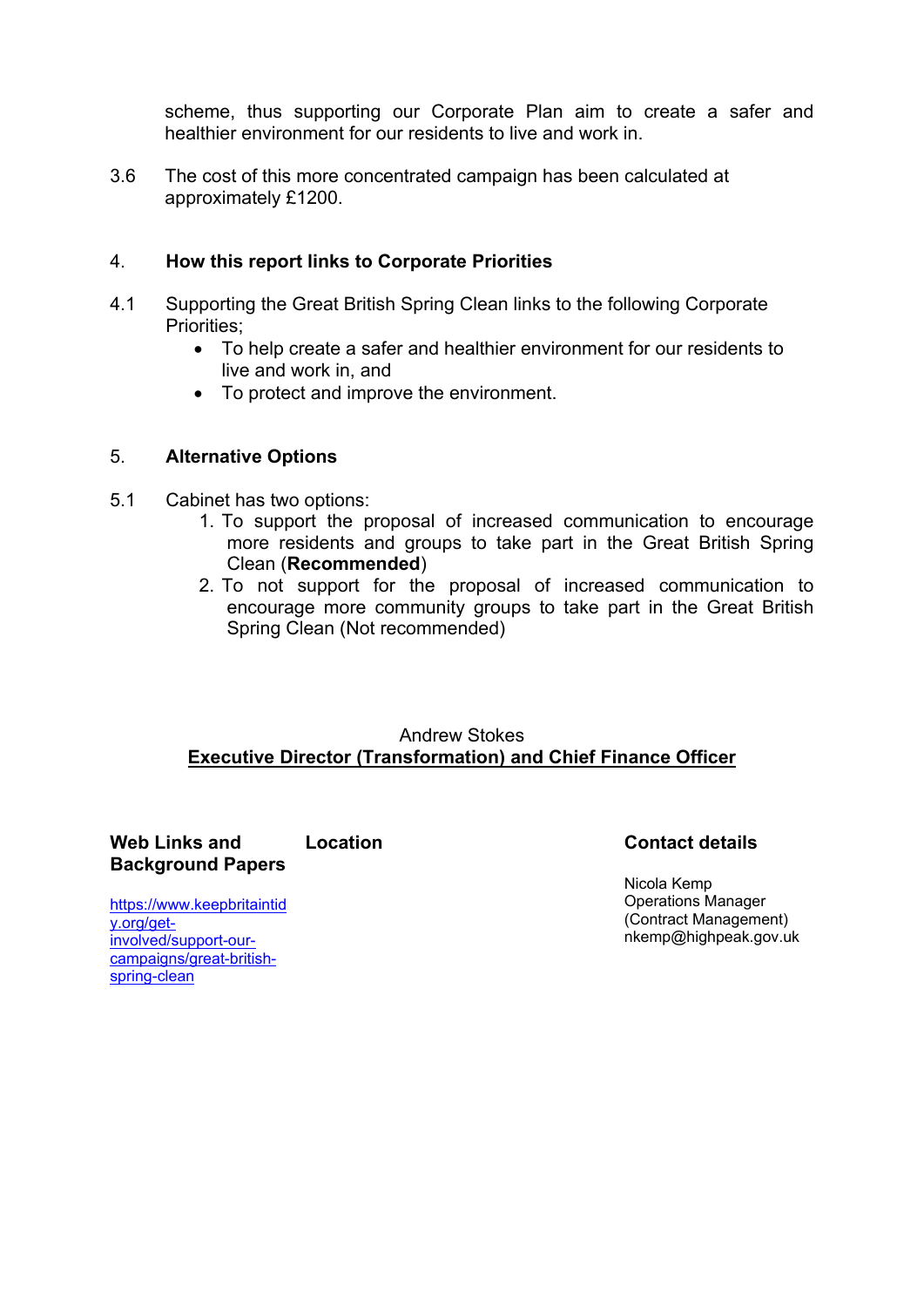# 6. **Detail**

- 6.1 SMDC regularly supports community groups, town and parish councils wishing to undertake community litter picks at various times of the year. The provided support normally takes the form of provision of litter picking sticks, provision of refuse sacks and the collection of collected waste after the event from an agreed location. Often the groups keep the resources provided to enable them to take part in future events.
- 6.2 The Council where possible links up with national litter picking events, these are generally developed by Keep Britain Tidy (KBT), a national charity focusing on litter in the UK.
- 6.3 KBT has over the years promoted various litter related campaigns concentrating on different types of litter and other unwanted deposits left as a result of human activities. Campaigns include "There's no such thing as the dog poo fairy" which focussed on dog fouling, "Don't be a Tosser" focussing on litter thrown from vehicles, and "Clean for the Queen" in 2016 as part of the Queen's 90th Birthday celebrations.
- 6.4 In recent years the focus of KBT's annual litter picking event has shifted to a "Great British Spring Clean", which this year it has been announced will run from 22 March to 23 April 2019.
- 6.5 The most popular campaign supported by SMDC to date was "Clean for the Queen" in 2016 when we supported 8 different groups and loaned out 102 litter sticks. This was despite heavy snow on the day when several events had to be abandoned and rescheduled for a week or two later. A number of the groups kept their equipment and have gone on hold regular events.
- 6.6 To our knowledge around 60 community litter picks are undertaken each year in the Moorlands. The vast majority of these are where one or more individuals undertake litter picking activities regularly. The groups we are aware of are:
	- $\bullet$  Biddulph Moor a pair of volunteers twice monthly,
	- Rudyard single volunteer monthly,
	- Wetley Rocks single volunteer weekly,
	- Swythamley team of 4-6 cleaning the whole area over 3 weekends in **March**
	- Cllr Forrester (Alton area) 6 10 volunteers over 3 weekends spaced out over the spring an summer,
	- Longnor litter pick group once a year

# **7. 2019 Great British Spring Clean**

7.1 For 2019, KBT is calling for us all to help improve the environment on our doorstep. The aim is to inspire around half a million people to join forces in partnership with community organisations, businesses and the government to collect and safely dispose of single-use plastic from our streets, parks and beaches, recycling as much as possible.